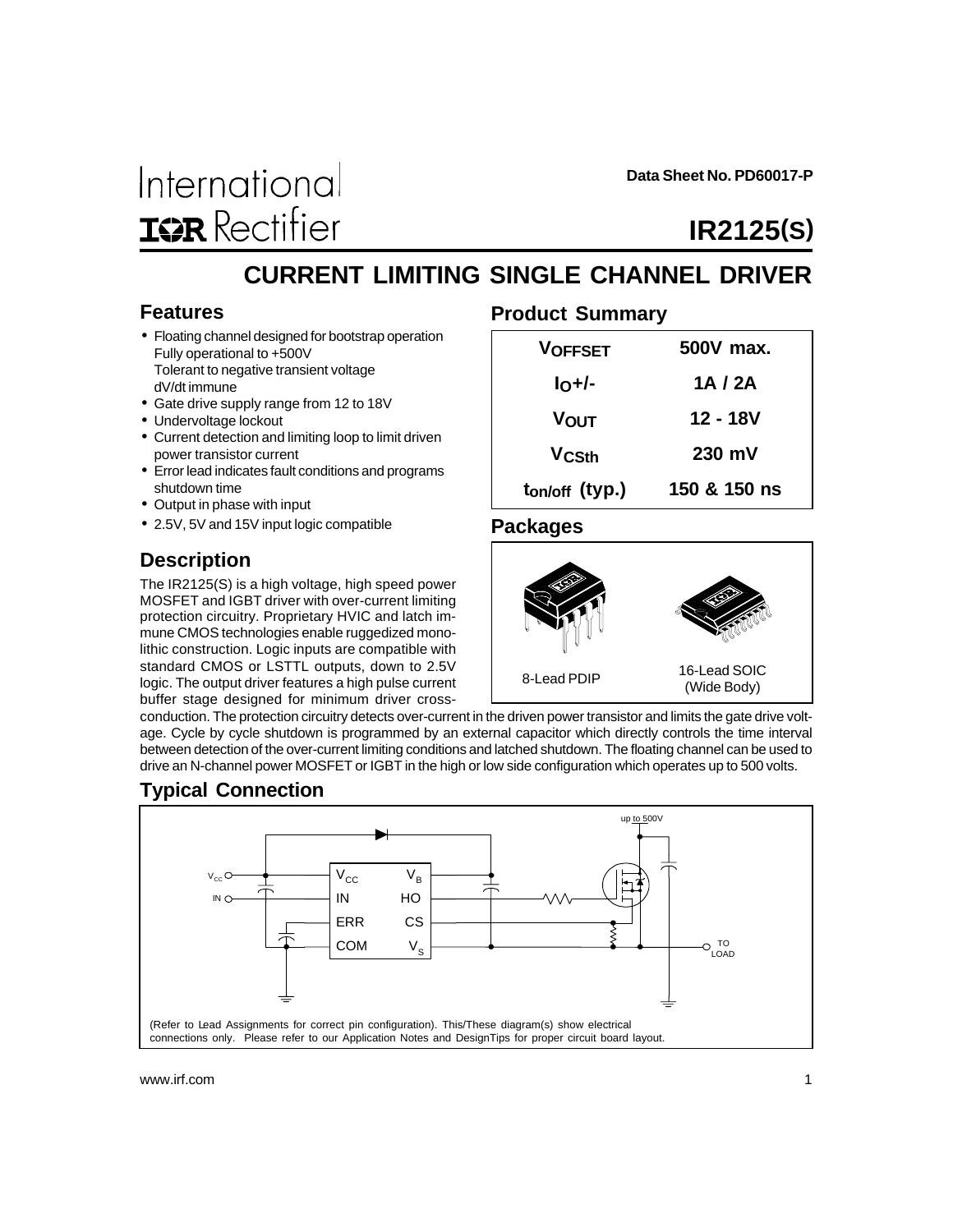#### **Absolute Maximum Ratings**

Absolute Maximum Ratings indicate sustained limits beyond which damage to the device may occur. All voltage parameters are absolute voltages referenced to COM. The Thermal Resistance and Power Dissipation ratings are measured under board mounted and still air conditions.

| Symbol              | <b>Definition</b>                                                                     | Min.           | Max.        | <b>Units</b>       |         |
|---------------------|---------------------------------------------------------------------------------------|----------------|-------------|--------------------|---------|
| V <sub>B</sub>      | <b>High Side Floating Supply Voltage</b>                                              |                | $-0.3$      | 525                |         |
| Vs                  | High Side Floating Offset Voltage                                                     |                | $V_B - 25$  | $V_B + 0.3$        |         |
| V <sub>HO</sub>     | <b>High Side Floating Output Voltage</b>                                              |                | $V_S - 0.3$ | $V_B + 0.3$        |         |
| V <sub>CC</sub>     | Logic Supply Voltage                                                                  |                | $-0.3$      | 25                 | V       |
| V <sub>IN</sub>     | Logic Input Voltage                                                                   |                | $-0.3$      | $V_{\rm CC}$ + 0.3 |         |
| <b>VERR</b>         | Error Signal Voltage                                                                  |                | $-0.3$      | $V_{\rm CC}$ + 0.3 |         |
| $V_{CS}$            | <b>Current Sense Voltage</b>                                                          |                | $V_S - 0.3$ | $V_B + 0.3$        |         |
| dV <sub>s</sub> /dt | Allowable Offset Supply Voltage Transient                                             |                |             | 50                 | $V$ /ns |
| $P_D$               | Package Power Dissipation $\textcircled{a}$ T <sub>A</sub> $\leq$ +25°C (8 lead PDIP) |                |             | 1.0                | W       |
|                     |                                                                                       | (16 lead SOIC) |             | 1.25               |         |
| Rth <sub>JA</sub>   | Thermal Resistance, Junction to Ambient                                               | (8 lead PDIP)  |             | 125                | °C/W    |
|                     |                                                                                       | (16 Lead SOIC) |             | 100                |         |
| TJ                  | Junction Temperature                                                                  |                |             | 150                |         |
| Ts                  | Storage Temperature                                                                   |                | -55         | 150                | °C      |
| TL                  | Lead Temperature (Soldering, 10 seconds)                                              |                |             | 300                |         |

### **Recommended Operating Conditions**

The Input/Output logic timing diagram is shown in Figure 1. For proper operation the device should be used within the recommended conditions. The V<sub>S</sub> offset rating is tested with all supplies biased at 15V differential.

| Symbol          | <b>Definition</b>                   | Min.       | Max.       | Units |
|-----------------|-------------------------------------|------------|------------|-------|
| Vв              | High Side Floating Supply Voltage   | $V_S + 12$ | $V_S + 18$ |       |
| Vs              | High Side Floating Offset Voltage   | Note 1     | 500        |       |
| VHO             | High Side Floating Output Voltage   | Vs         | Vв         |       |
| V <sub>CC</sub> | Logic Supply Voltage                | $\Omega$   | 18         | V     |
| V <sub>IN</sub> | Logic Input Voltage                 | $\Omega$   | Vcc        |       |
| <b>VERR</b>     | Error Signal Voltage                | $\Omega$   | Vcc        |       |
| Vcs             | <b>Current Sense Signal Voltage</b> | Vs         | Vв         |       |
| Тд              | <b>Ambient Temperature</b>          | $-40$      | 125        | °C    |

Note 1: Logic operational for V<sub>S</sub> of -5 to +500V. Logic state held for V<sub>S</sub> of -5V to -V<sub>BS</sub>. (Please refer to the Design Tip DT97-3 for more details).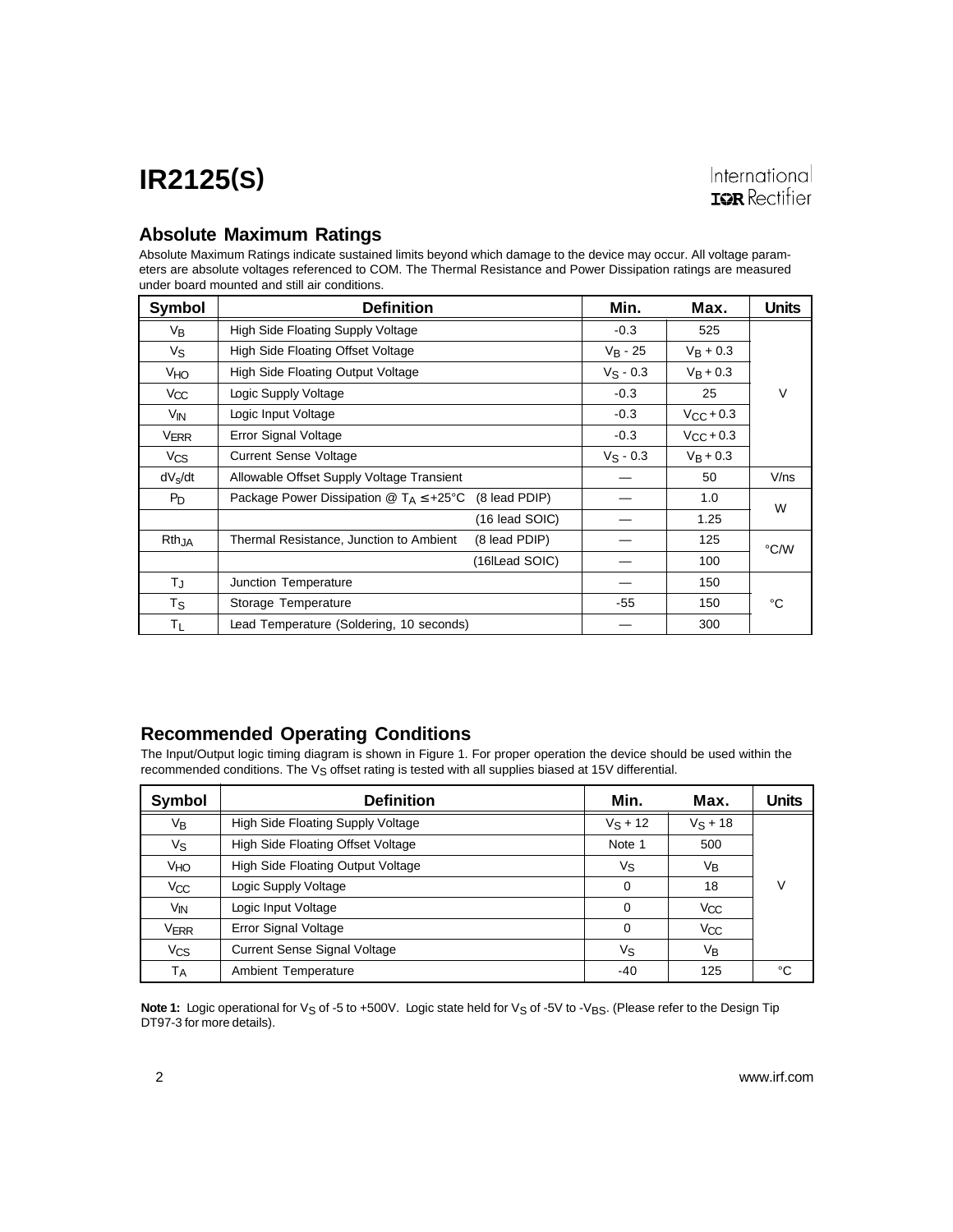### International **IQR** Rectifier

### **Dynamic Electrical Characteristics**

 $V_{\rm BIAS}$  (V<sub>CC</sub>, V<sub>BS</sub>) = 15V, C<sub>L</sub> = 3300 pF and T<sub>A</sub> = 25°C unless otherwise specified. The dynamic electrical characteristics are measured using the test circuit shown in Figures 3 through 6.

| Symbol                        | <b>Definition</b>                     | <b>Figure</b> | Min. |     |     |    | Typ. Max. Units Test Conditions |
|-------------------------------|---------------------------------------|---------------|------|-----|-----|----|---------------------------------|
| t <sub>on</sub>               | Turn-On Propagation Delay             |               |      | 150 | 200 |    | $V_{IN} = 0$ & 5V               |
|                               |                                       |               |      |     |     | ns | $V_S = 0$ to 600V               |
| $\mathfrak{t}_{\mathsf{off}}$ | Turn-Off Propagation Delay            | 8             |      | 200 | 250 |    |                                 |
| t <sub>sd</sub>               | <b>ERR Shutdown Propagation Delay</b> | 9             |      | 1.7 | 2.2 | μs |                                 |
|                               | Turn-On Rise Time                     | 10            |      | 43  | 60  | ns |                                 |
|                               | <b>Turn-Off Fall Time</b>             | 11            |      | 26  | 35  |    |                                 |
| $\mathfrak{r}_{\mathrm{cs}}$  | CS Shutdown Propagation Delay         | 12            |      | 0.7 | 1.2 | μs |                                 |
| t <sub>err</sub>              | CS to ERR Pull-Up Propagation Delay   | 13            |      | 9.0 | 12  |    | $C_{\text{FRR}}$ = 270 pF       |

#### **Static Electrical Characteristics**

 $\rm{V_{BIAS}}$  (V $\rm{_{CC}}$ , V $\rm{_{BS}}$ ) = 15V and T $\rm{_{A}}$  = 25°C unless otherwise specified. The V $\rm{_{IN}},$  V $\rm{_{TH}}$  and I $\rm{_{IN}}$  parameters are referenced to COM. The V<sub>O</sub> and I<sub>O</sub> parameters are referenced to V<sub>S</sub>.

| <b>Symbol</b>        | <b>Definition</b>                                               | <b>Figure</b> | Min. |                          |      |        | Typ. Max. Units Test Conditions                     |
|----------------------|-----------------------------------------------------------------|---------------|------|--------------------------|------|--------|-----------------------------------------------------|
| V <sub>IH</sub>      | Logic "1" Input Voltage                                         | 14            | 2.2  |                          |      | $\vee$ |                                                     |
| $V_{IL}$             | Logic "0" Input Voltage                                         | 15            |      | $\overline{\phantom{0}}$ | 0.8  |        |                                                     |
| $V_{\text{CSTH+}}$   | CS Input Positive Going Threshold                               | 16            | 150  | 230                      | 320  |        |                                                     |
| V <sub>CSTH-</sub>   | CS Input Negative Going Threshold                               | 17            | 130  | 210                      | 300  | mV     |                                                     |
| $V_{\underline{OH}}$ | High Level Output Voltage, V <sub>BIAS</sub> - V <sub>O</sub>   | 18            |      |                          | 100  |        | $I_{\rm O} = 0A$                                    |
| VOL                  | Low Level Output Voltage, $V_{\Omega}$                          | 19            | —    | —                        | 100  |        | $IO = 0A$                                           |
| <b>I</b> LK          | Offset Supply Leakage Current                                   | 20            |      |                          | 50   |        | $V_B = V_S = 500V$                                  |
| lobs                 | Quiescent V <sub>BS</sub> Supply Current                        | 21            | —    | 400                      | 1000 |        | $V_{IN}$ = $V_{CS}$ = 0V or 5V                      |
| locc                 | Quiescent V <sub>CC</sub> Supply Current                        | 22            | —    | 700                      | 1200 |        | $V_{IN}$ = $V_{CS}$ = 0V or 5V                      |
| $I_{IN+}$            | Logic "1" Input Bias Current                                    | 23            |      | 4.5                      | 10   | μA     | $V_{IN} = 5V$                                       |
| l <sub>IN-</sub>     | Logic "0" Input Bias Current                                    | 24            | —    |                          | 1.0  |        | $V_{IN} = 0V$                                       |
| $I_{CS+}$            | "High" CS Bias Current                                          | 25            | —    | 4.5                      | 10   |        | $V_{CS} = 3V$                                       |
| $I_{CS}$             | "Low" CS Bias Current                                           | 26            |      |                          | 1.0  |        | $V_{CS} = 0V$                                       |
| V <sub>BSUV+</sub>   | V <sub>BS</sub> Supply Undervoltage Positive Going<br>Threshold | 27            | 8.5  | 9.2                      | 10.0 |        |                                                     |
| V <sub>BSUV-</sub>   | V <sub>BS</sub> Supply Undervoltage Negative Going<br>Threshold | 28            | 7.7  | 8.3                      | 9.0  |        |                                                     |
| $V_{\text{CCUV+}}$   | V <sub>CC</sub> Supply Undervoltage Positive Going<br>Threshold | 29            | 8.3  | 8.9                      | 9.6  | $\vee$ |                                                     |
| Vccuv-               | V <sub>CC</sub> Supply Undervoltage Negative Going<br>Threshold | 30            | 7.3  | 8.0                      | 8.7  |        |                                                     |
| <b>IERR</b>          | <b>ERR Timing Charge Current</b>                                | 31            | 65   | 100                      | 130  | μA     | $V_{IN} = 5V, V_{CS} = 3V$<br>$ERR < V_{ERR+}$      |
| $I_{ERR+}$           | <b>ERR Pull-Up Current</b>                                      | 32            | 8.0  | 15                       |      | mA     | $V_{IN} = 5V$ , $V_{CS} = 3V$<br>$ERR > V_{ERR+}$   |
| $I_{ERR}$            | <b>ERR Pull-Down Current</b>                                    | 33            | 16   | 30                       |      |        | $V_{IN} = 0V$                                       |
| $I_{O+}$             | Output High Short Circuit Pulsed Current                        | 34            | 1.0  | 1.6                      |      | Α      | $V_O = 0V, V_{IN} = 5V$<br>$PW \leq 10 \,\mu s$     |
| $I_{\Omega}$         | Output Low Short Circuit Pulsed Current                         | 35            | 2.0  | 3.3                      |      |        | $V_O = 15V$ , $V_{IN} = 0V$<br>$PW \leq 10 \,\mu s$ |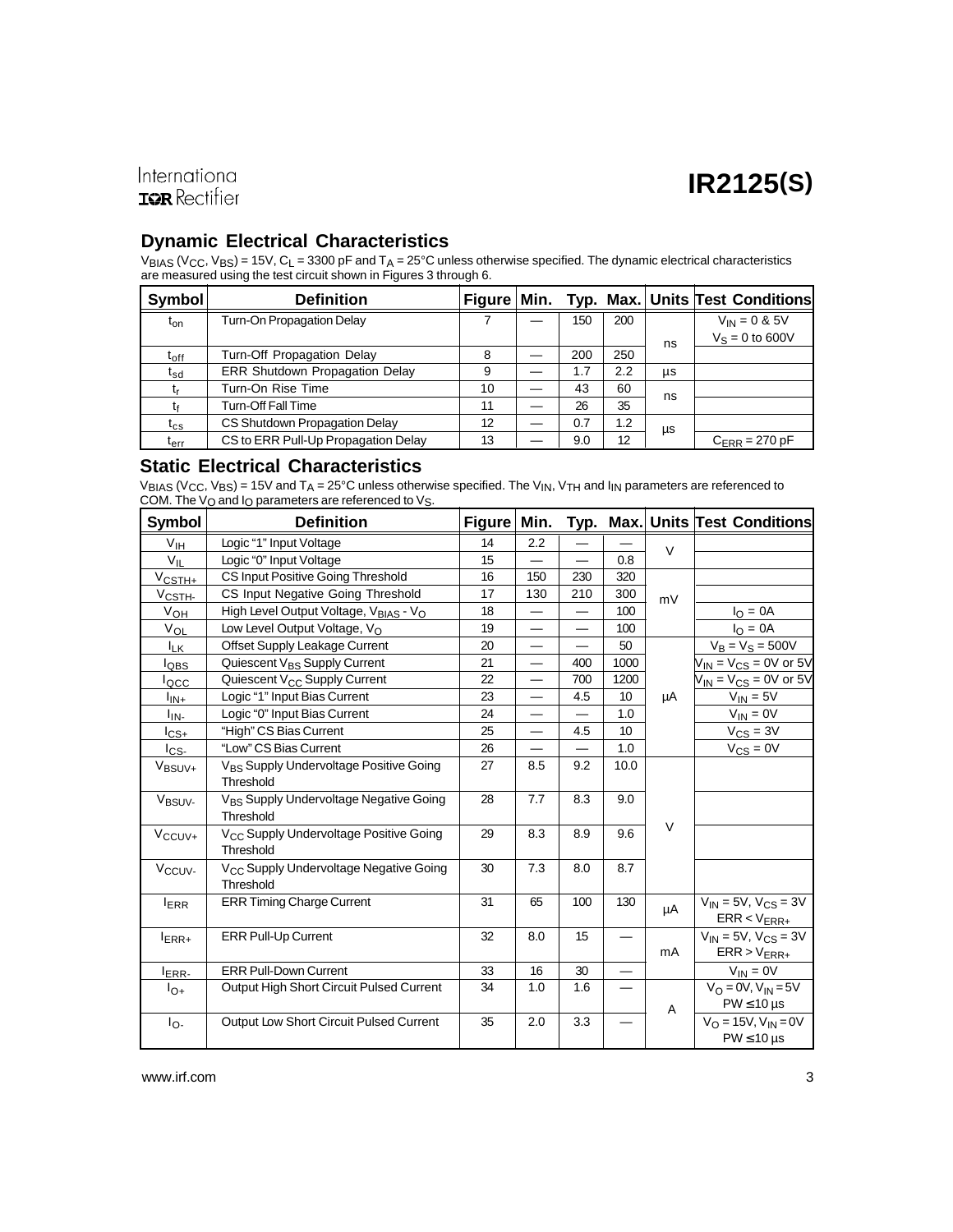## **Functional Block Diagram**



## **Lead Definitions**

| Symbol                 | <b>Description</b>                                                                                   |
|------------------------|------------------------------------------------------------------------------------------------------|
| $V_{CC}$               | Logic and gate drive supply                                                                          |
| IN                     | Logic input for gate driver output (HO), in phase with HO                                            |
| <b>ERR</b>             | Serves multiple functions; status reporting, linear mode timing and cycle by cycle logic<br>shutdown |
| <b>COM</b>             | Logic ground                                                                                         |
| $V_B$                  | High side floating supply                                                                            |
| HO                     | High side gate drive output                                                                          |
| $V_{\text{S}}$         | High side floating supply return                                                                     |
| $\overline{\text{cs}}$ | Current sense input to current sense comparator                                                      |

#### **Lead Assignments**

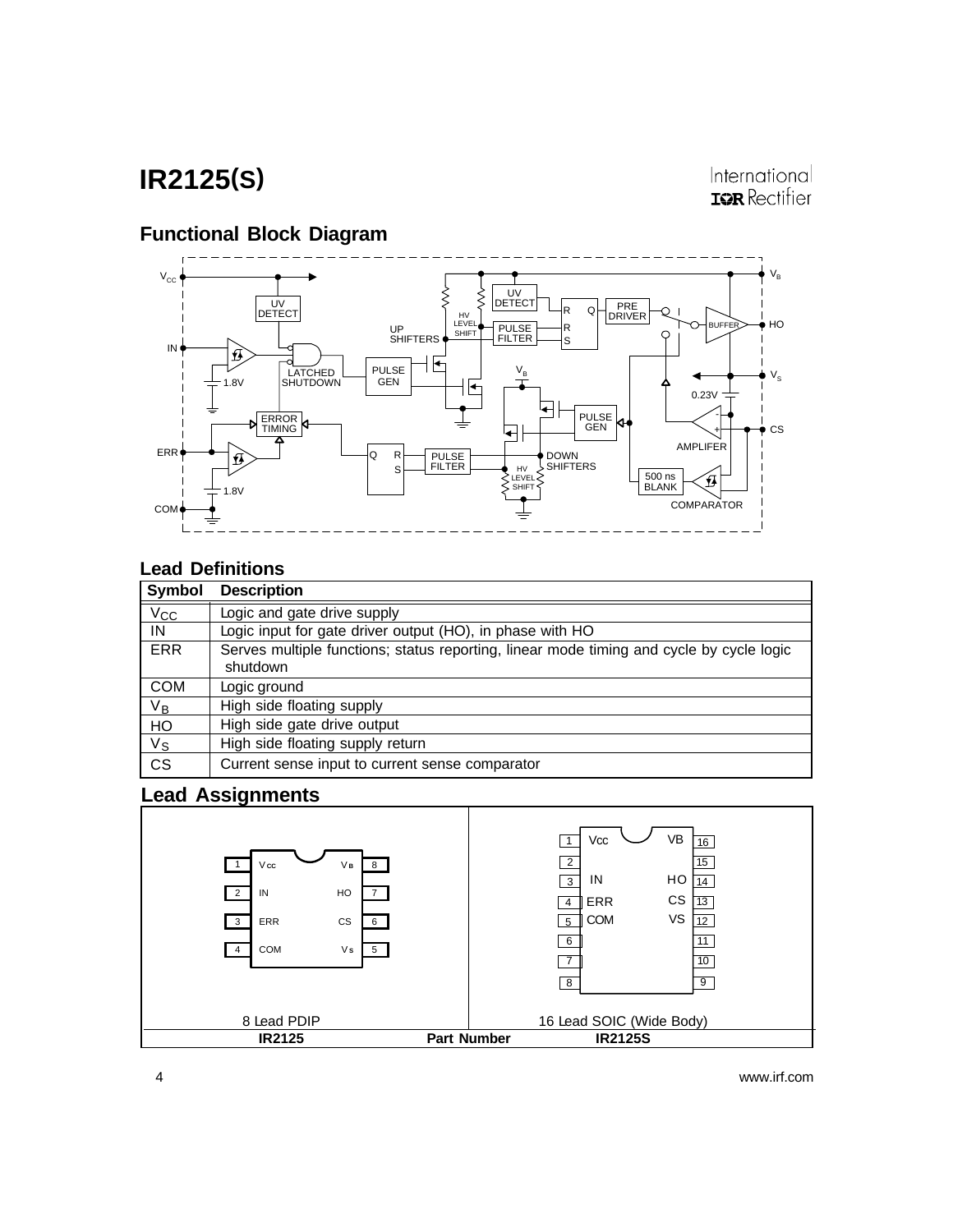### International **IQR** Rectifier

# **IR2125(S)**



Figure 1. Input/Output Timing Diagram



Figure 2. Floating Supply Voltage Transient Test Circuit



Figure 3. Switching Time Waveform Definitions



Figure 5. CS Shutdown Waveform Definitions



Figure 4. ERR Shutdown Waveform Definitions



Figure 6. CS to ERR Waveform Definitions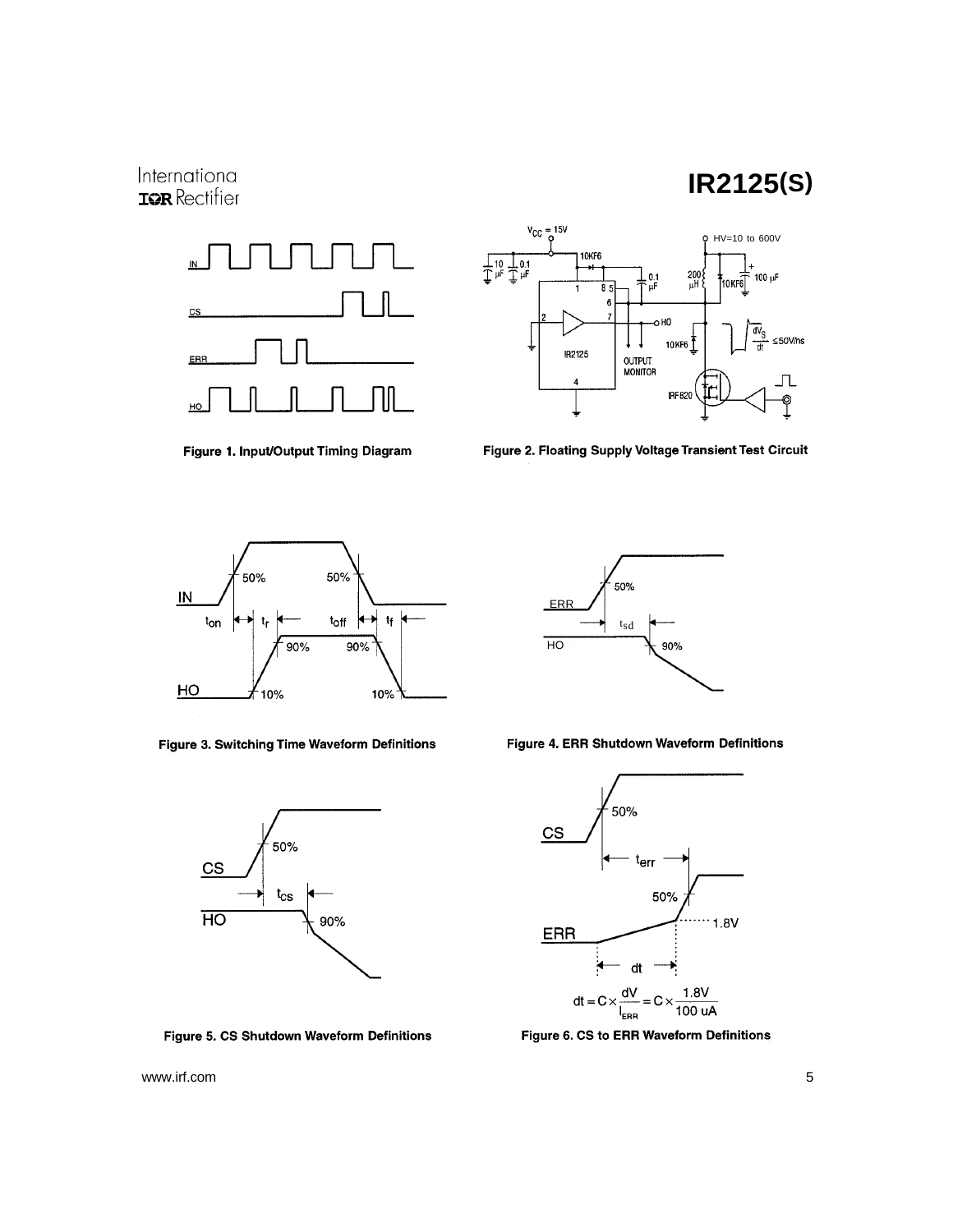International **IQR** Rectifier







**Figure 8A. Turn-Off Time vs. Temperature Figure 8B. Turn-Off Time vs. Voltage**



**Figure 9A. ERR to Output Shutdown vs. Temperature Figure 9B. ERR to Output Shutdown vs. Voltage**







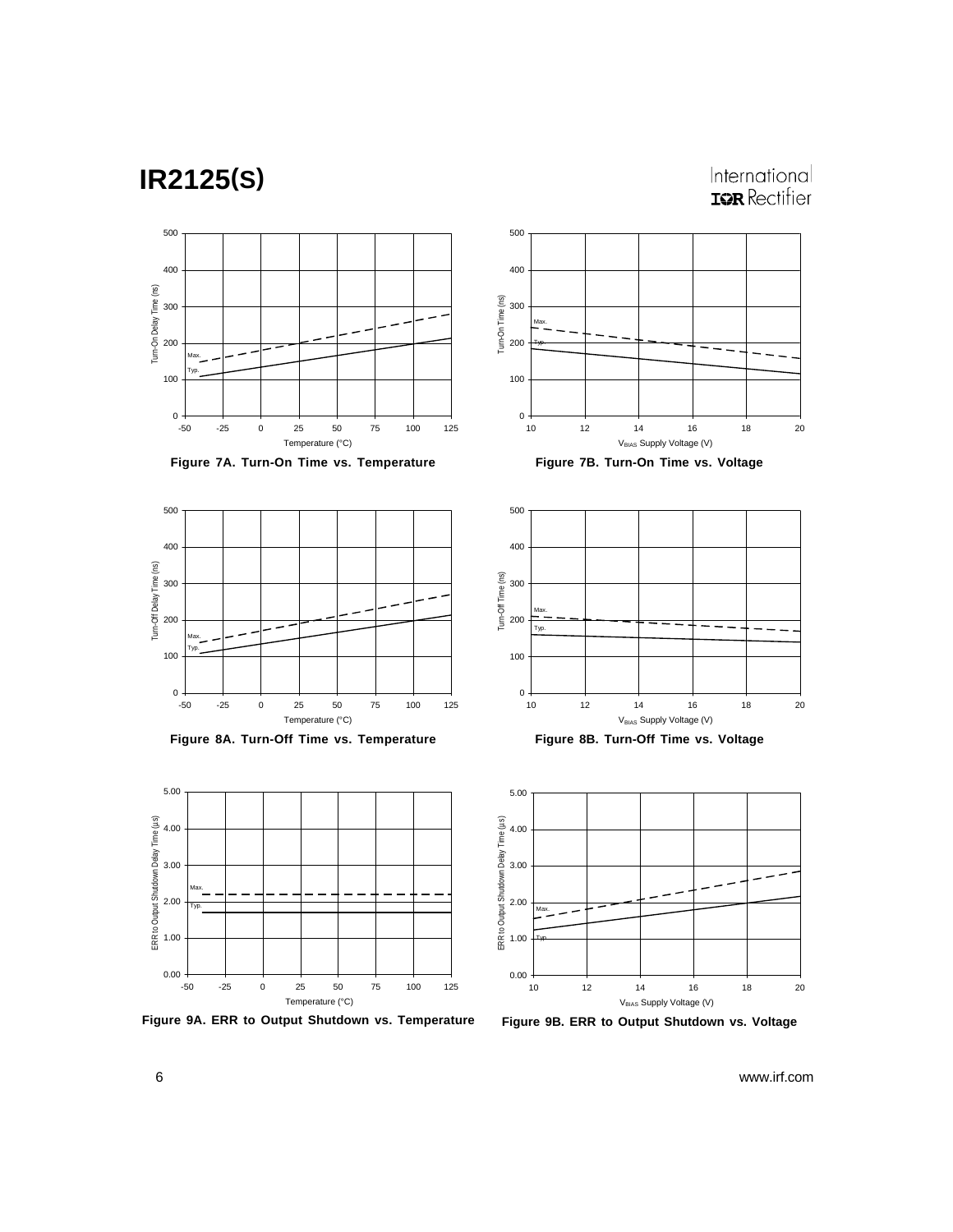## International **IQR** Rectifier



**Figure 10A. Turn-On Rise Time vs. Temperature Figure 10B. Turn-On Rise Time vs. Voltage**



**Figure 11A. Turn-Off Fall Time vs. Temperature Figure 11B. Turn-Off Fall Time vs. Voltage**



**Figure 12A. CS to Output Shutdown vs. Temperature Figure 12B. CS to Output Shutdown vs. Voltage**





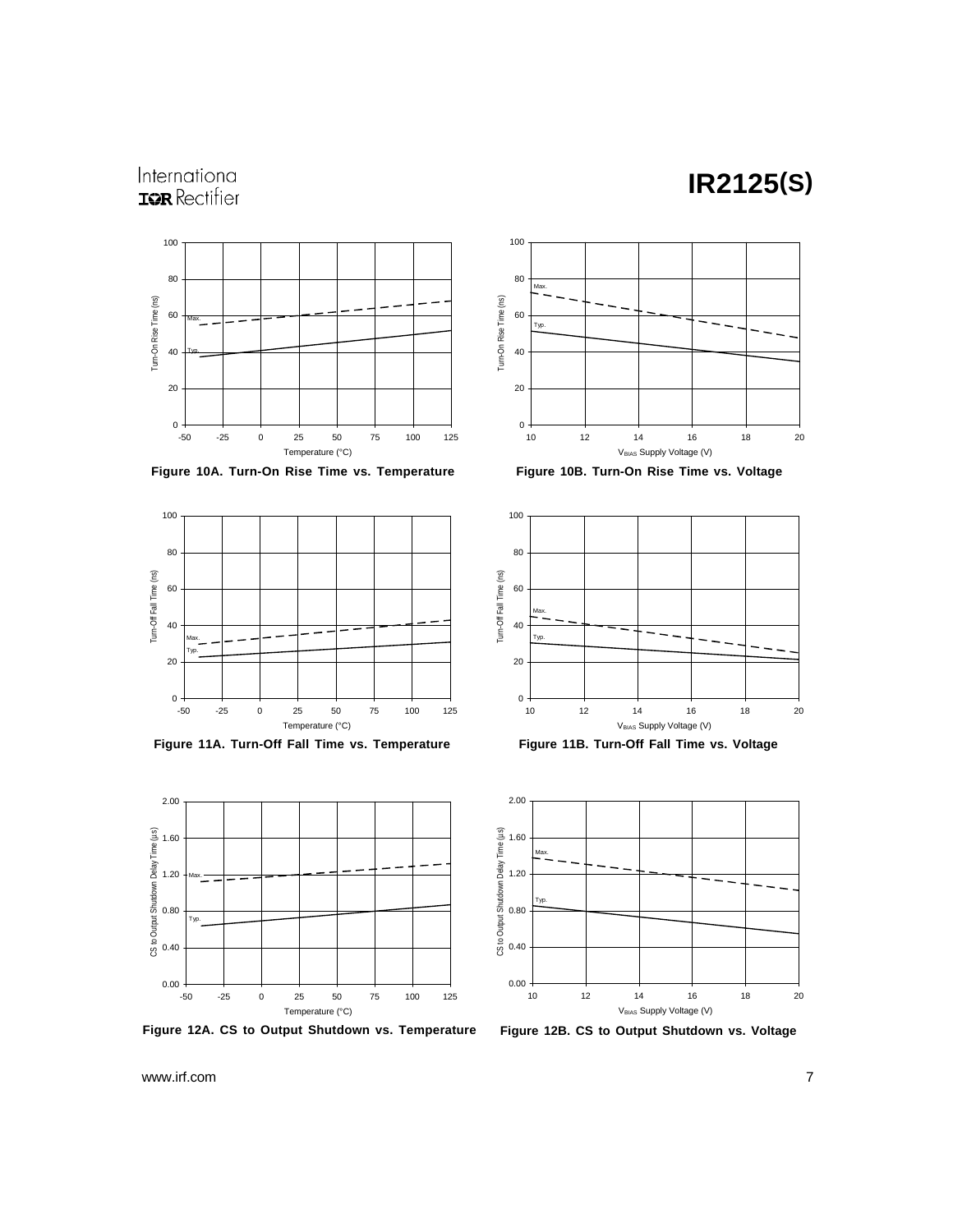### International **IQR** Rectifier



**Figure 13A. CS to ERR Pull-Up vs. Temperature Figure 13B. CS to ERR Pull-Up vs. Voltage**



**Figure 14A. Logic "1" Input Threshold vs. Temperature**



**Temperature**







**Figure 14B. Logic "1" Input Threshold vs. Voltage**



**Figure 15B. Logic "0" Input Threshold vs. Voltage**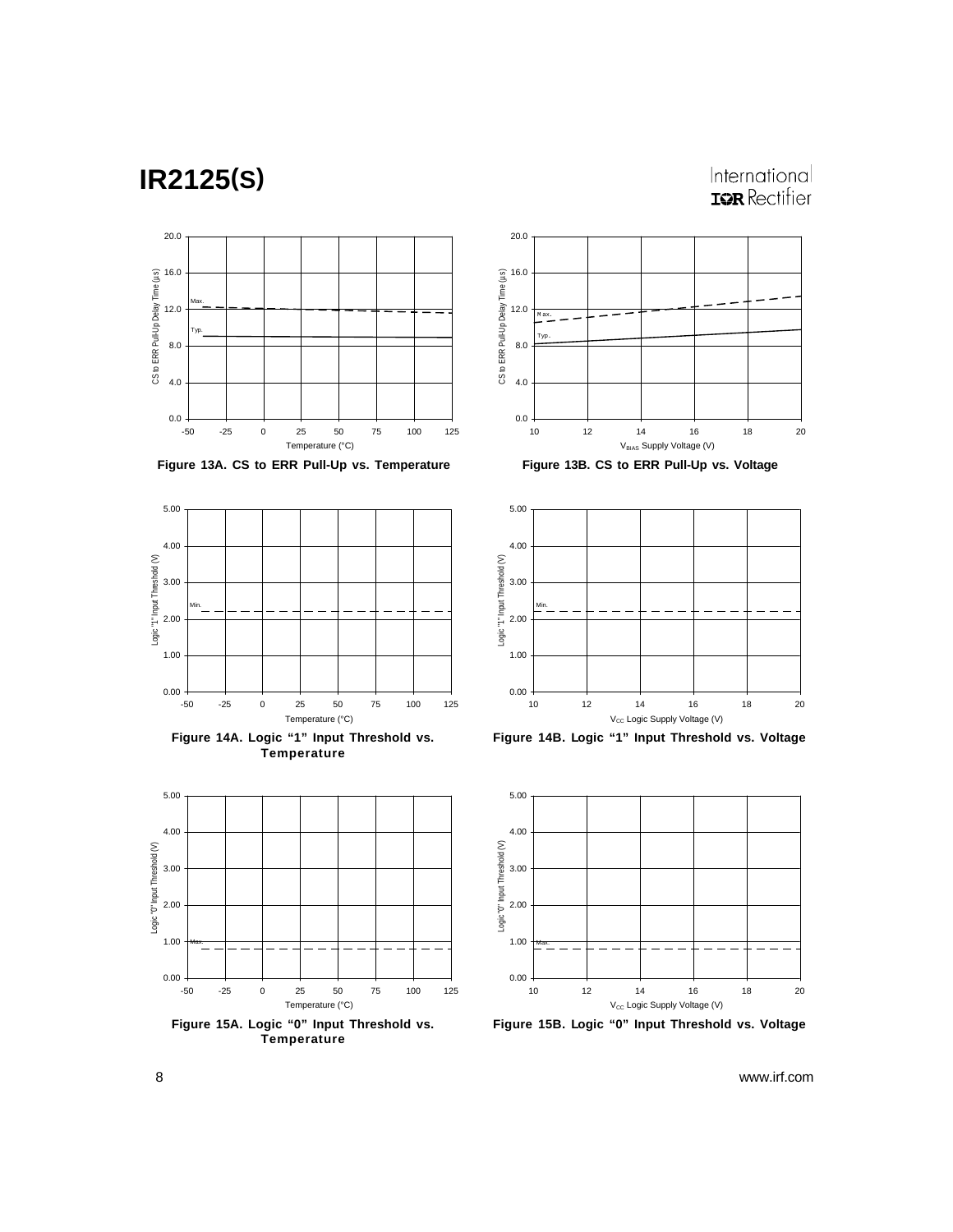## International **IQR** Rectifier







**Figure 17A. CS Input Threshold (-) vs. Temperature Figure 17B. CS Input Threshold (-) vs. Voltage**



**Figure 18A. High Level Output vs. Temperature Figure 18B. High Level Output vs. Voltage**



**Figure 16B. CS Input Threshold (+) vs. Voltage**





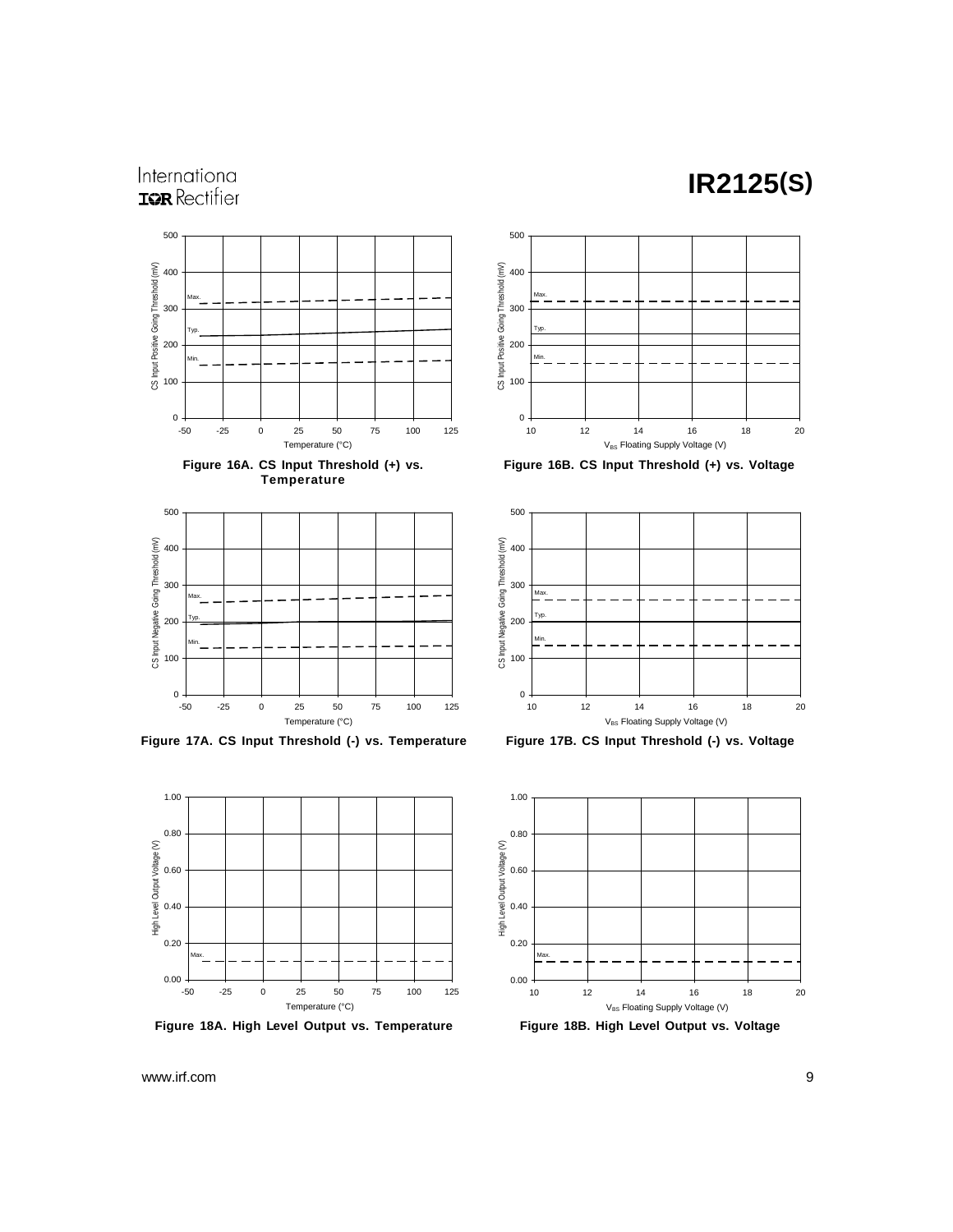International **IQR** Rectifier



**Figure 19A. Low Level Output vs. Temperature Figure 19B. Low Level Output vs. Voltage**



**Figure 20A. Offset Supply Current vs. Temperature Figure 20B. Offset Supply Current vs. Voltage**



Figure 21A. V<sub>BS</sub> Supply Current vs. Temperature Figure 21B. V<sub>BS</sub> Supply Current vs. Voltage





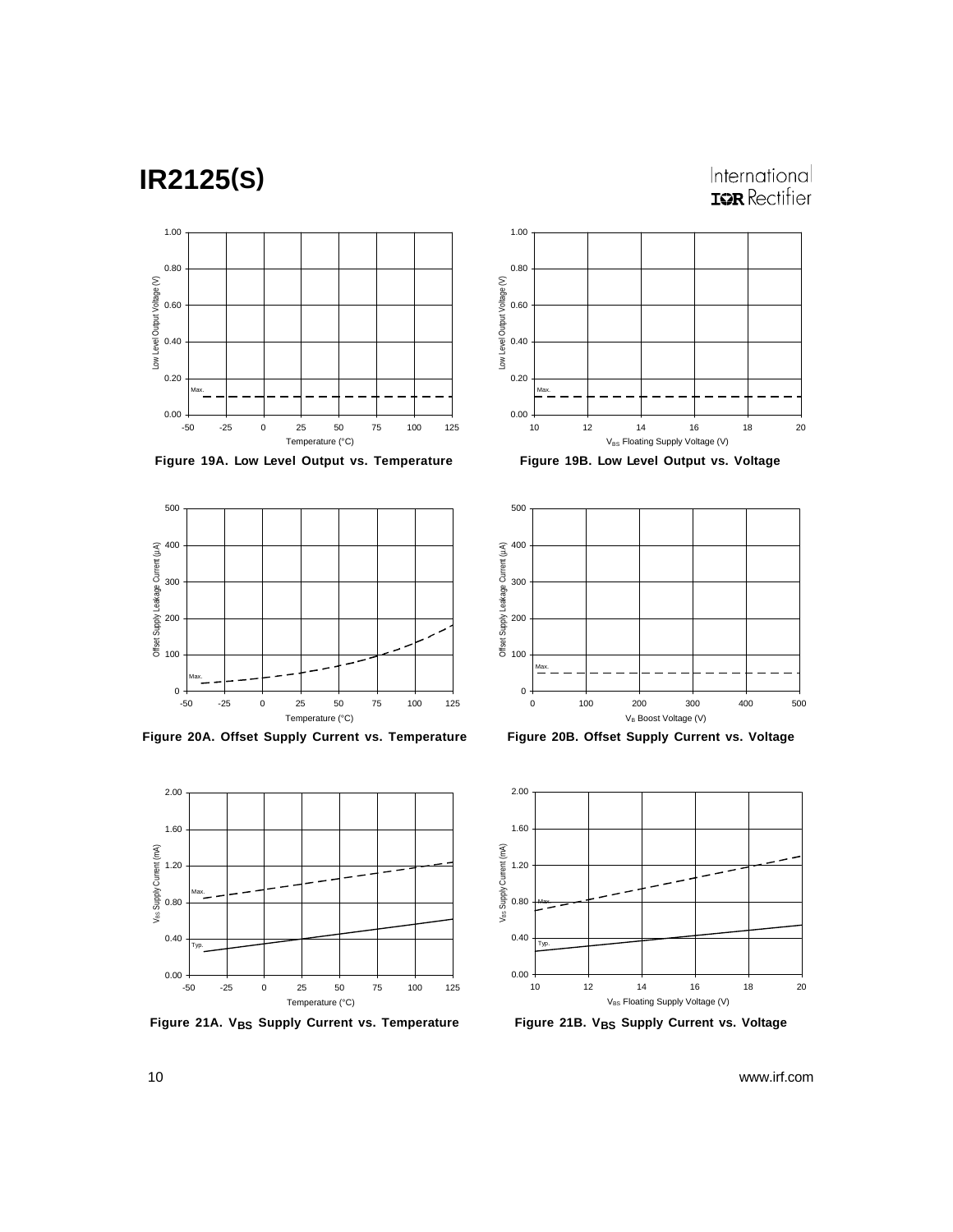### International **IQR** Rectifier





2.00





 $\overline{a}$ 

-50 -25 0 25 50 75 100 125 Temperature (°C)



**Figure 23B. Logic "1" Input Current vs. Voltage**



**Figure 24B. Logic "0" Input Current vs. Voltage**

www.irf.com 11

 $\mathbf{0}$ 

5

Max. Typ.

10

15

Logic "1" Input Bias Current (µA)

20

25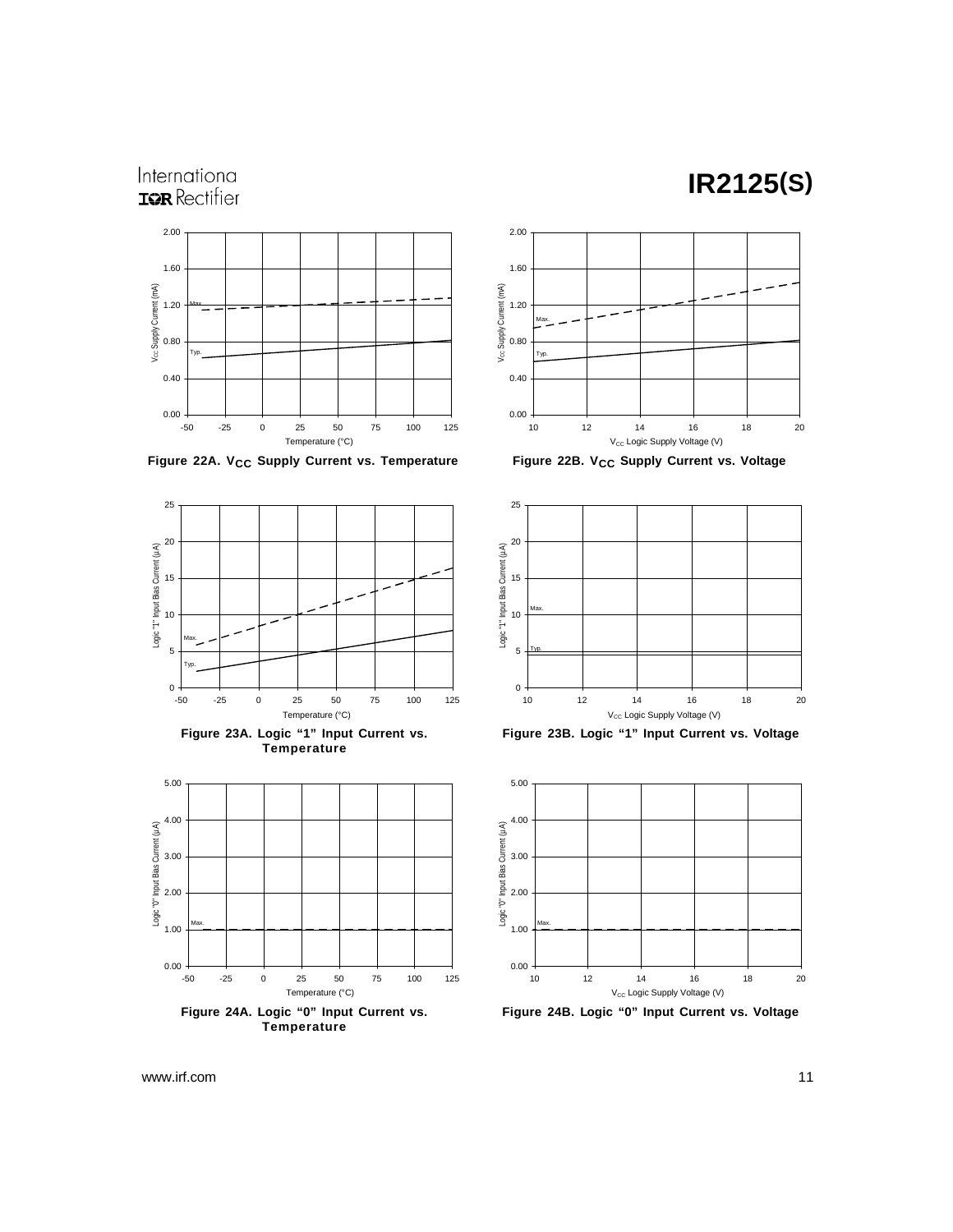### International **IQR** Rectifier







**Figure 26A. "Low" CS Bias Current vs. Temperature Figure 26B. "Low" CS Bias Current vs. Voltage**



Figure 27. V<sub>BS</sub> Undervoltage (+) vs. Temperature Figure 28. V<sub>BS</sub> Undervoltage (-) vs. Temperature







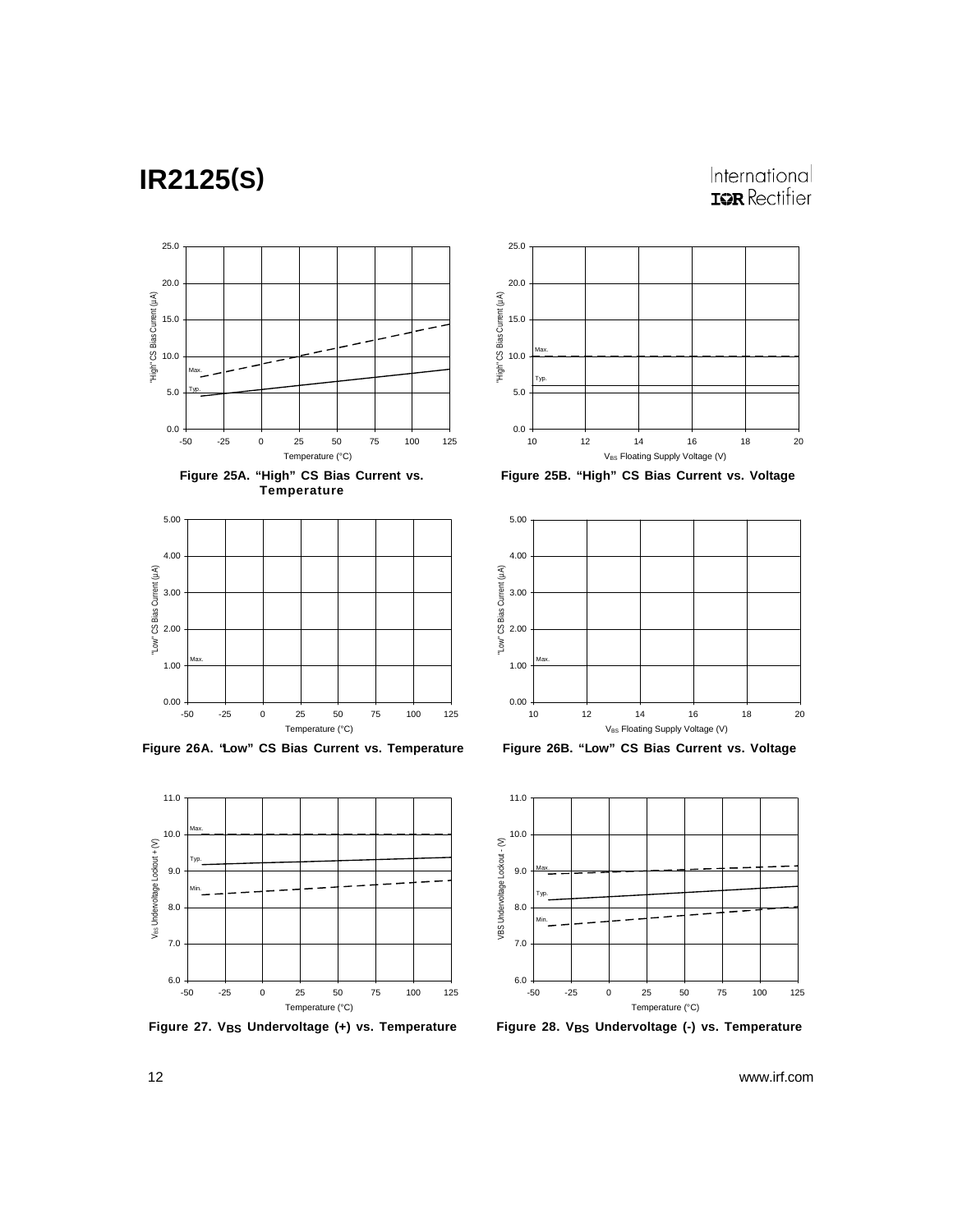## International **IQR** Rectifier



Figure 29. V<sub>CC</sub> Undervoltage (+) vs. Temperature Figure 30. V<sub>CC</sub> Undervoltage (-) vs. Temperature



**Figure 31A. ERR Timing Charge Current vs. Temperature**



**Figure 32A. ERR Pull-Up Current vs. Temperature Figure 32B. ERR Pull-Up Current vs. Voltage**





**Figure 31B. ERR Timing Charge Current vs. Voltage**

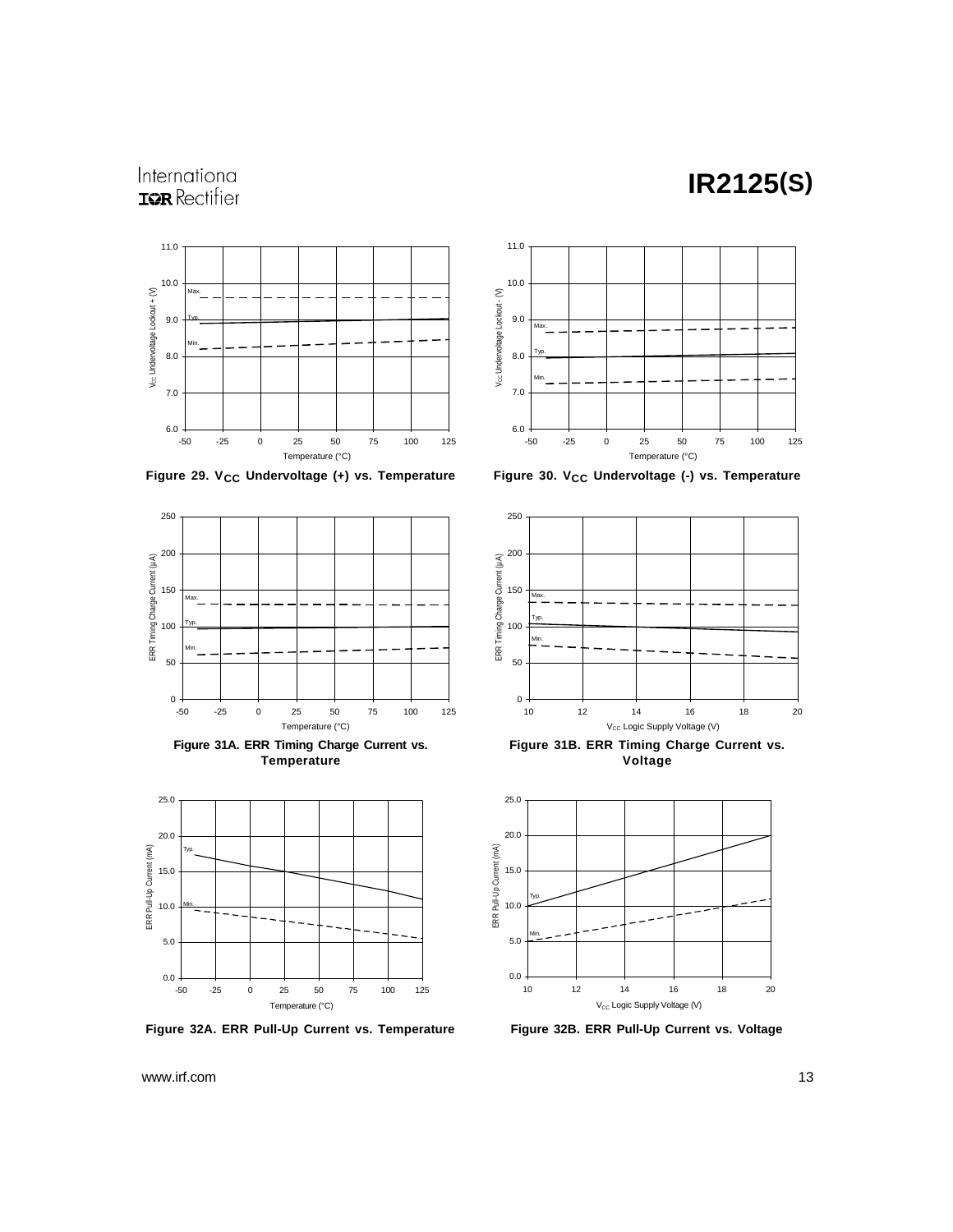International **IQR** Rectifier



**Figure 33A. ERR Pull-Down Current vs.Temperature Figure 33B. ERR Pull-Down Current vs. Voltage**



**Figure 34A. Output Source Current vs. Temperature**



**Figure 35A. Output Sink Current vs.Temperature Figure 35B. Output Sink Current vs. Voltage**





**Figure 34B. Output Source Current vs. Voltage**

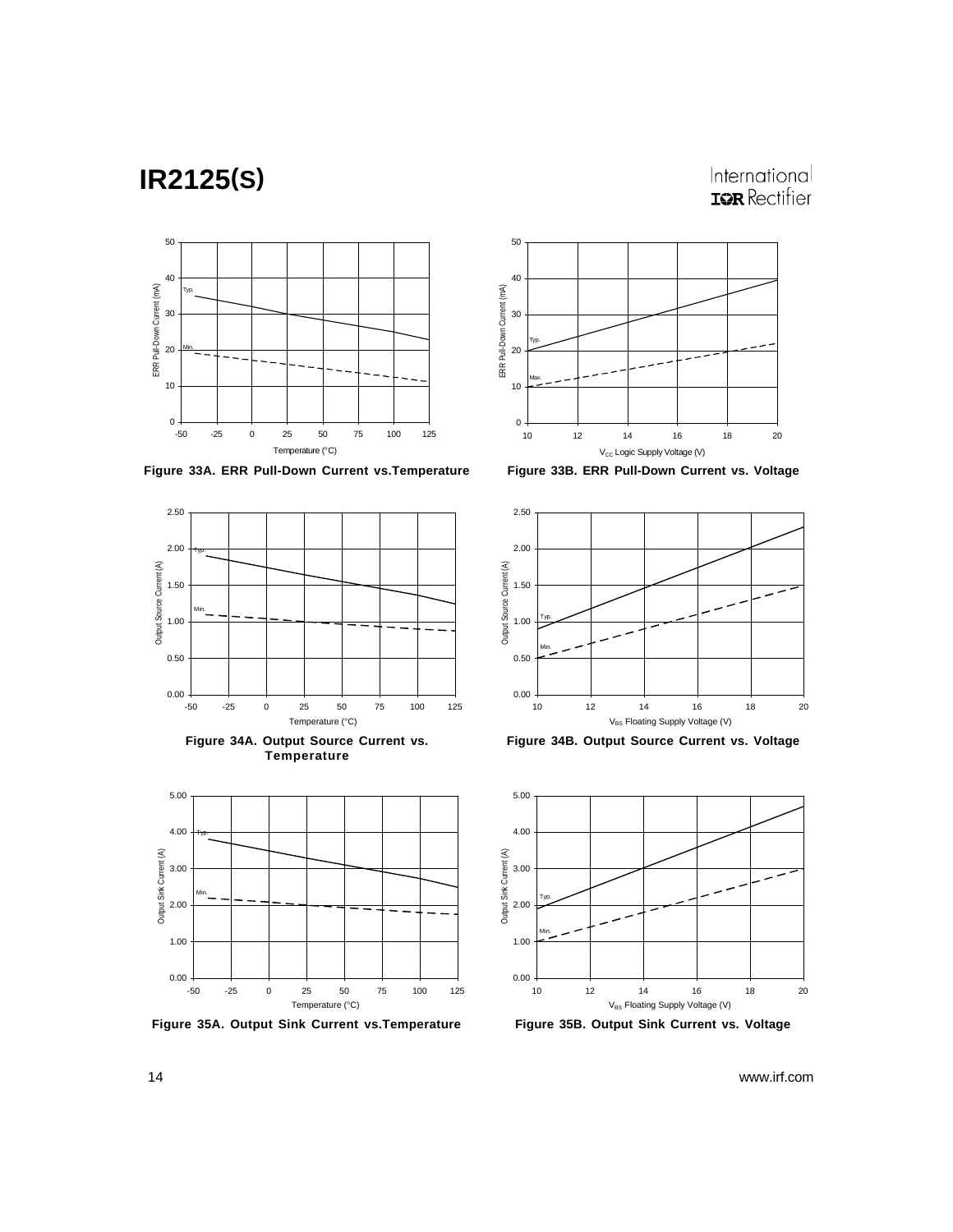### International **IQR** Rectifier



Figure 36A. Turn-On Time vs. Input Voltage Figure 36B. Turn-Off Time vs. Input Voltage



Figure 37. Maximum V<sub>S</sub> Negative Offset vs. Supply **Voltage**